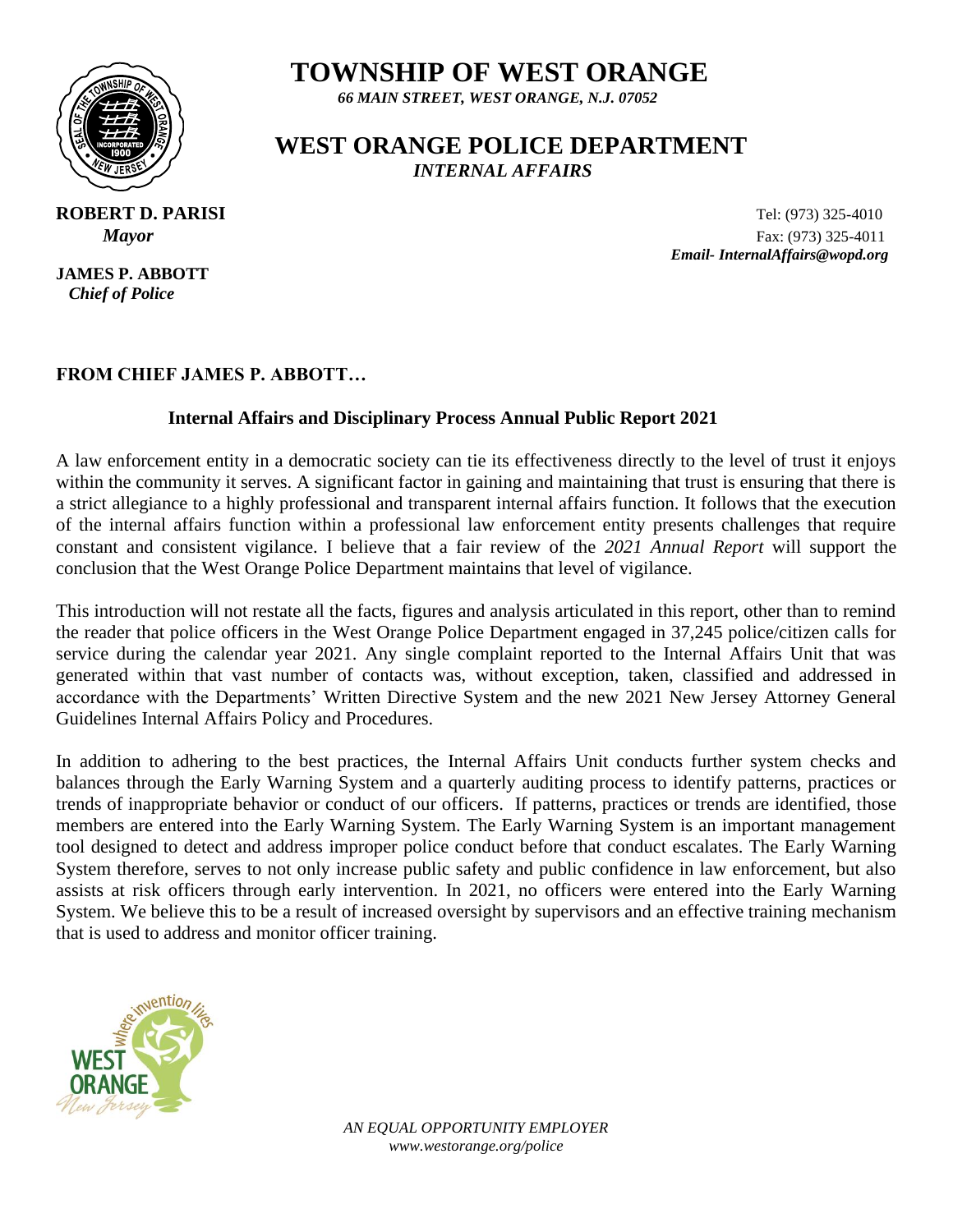#### *66 MAIN STREET, WEST ORANGE, N.J. 07052*

The West Orange Police Department accepts, reviews and responds to complaints received from the public, including anonymous complaints, complaints from third party witnesses and complaints from parties not directly involved in the incident. Complaints can be made in person, by telephone, fax, email or through regular mail. Complaint forms are available in both English as well as Spanish and can be picked up at the West Orange Police Department or online at westorange.org. Similarly, West Orange Police has access to translation services for over 200 foreign languages 24 hours per day. This Department continues its commitment to ensuring that members of the public have ease of access to the complaint system. Further, citizens who are not satisfied with the outcome of our investigation are referred to the Essex County Prosecutor's Office for a follow up review of our procedures and investigations. This follow up review has continued to provide citizens significantly more opportunity to provide feedback, compliments or complaints about the West Orange Police Department and its personnel.

As part of our comprehensive management system, the West Orange Police Department conducts random drug testing of ten percent of all sworn officers, twice a year. The purpose of this proactive testing mechanism has two goals. Firstly, we want to deter illegal drug use by all our sworn officers. Secondly, we want to promote a culture of professionalism, accountability, while constantly maintain the highest level of public trust with the citizens we serve. In 2021, we randomly tested a total of twenty sworn officers on two separate dates. All drug test results were found to be negative by the New Jersey State Toxicology Lab.

During 2021, 44 total complaints were reported and classified, as compared to 39 in 2020. This represents a 12% increase in the number of reportable complaints received in 2021, then those received in the year 2020.

| <b>Type of Complaint</b>      | <b>Anonymous</b>  | <b>Citizen</b>    | <b>Agency</b>     | <b>Total</b>      |
|-------------------------------|-------------------|-------------------|-------------------|-------------------|
| 2021                          | <b>Complaints</b> | <b>Complaints</b> | <b>Complaints</b> | <b>Complaints</b> |
| <b>Excessive Force</b>        |                   |                   |                   |                   |
| <b>Improper Arrest</b>        |                   |                   |                   | 0                 |
| <b>Improper Search</b>        |                   |                   |                   | 0                 |
| <b>Improper Entry</b>         |                   |                   |                   | 0                 |
| <b>Other Criminal</b>         |                   | $\overline{2}$    |                   | $\overline{2}$    |
| <b>Violations</b>             |                   |                   |                   |                   |
| <b>Differential Treatment</b> |                   |                   |                   | 0                 |
| <b>Demeanor</b>               |                   | 12                | 0                 | 12                |
| <b>Domestic Violence</b>      |                   |                   |                   | 0                 |
| <b>Other Rule Violations</b>  |                   | 20                | 9                 | 29                |
| <b>Total</b>                  | 0                 |                   | 6                 | 44                |
|                               |                   |                   |                   |                   |
|                               |                   |                   |                   |                   |
|                               |                   |                   |                   |                   |

#### **Internal Affairs Category Summary Report**

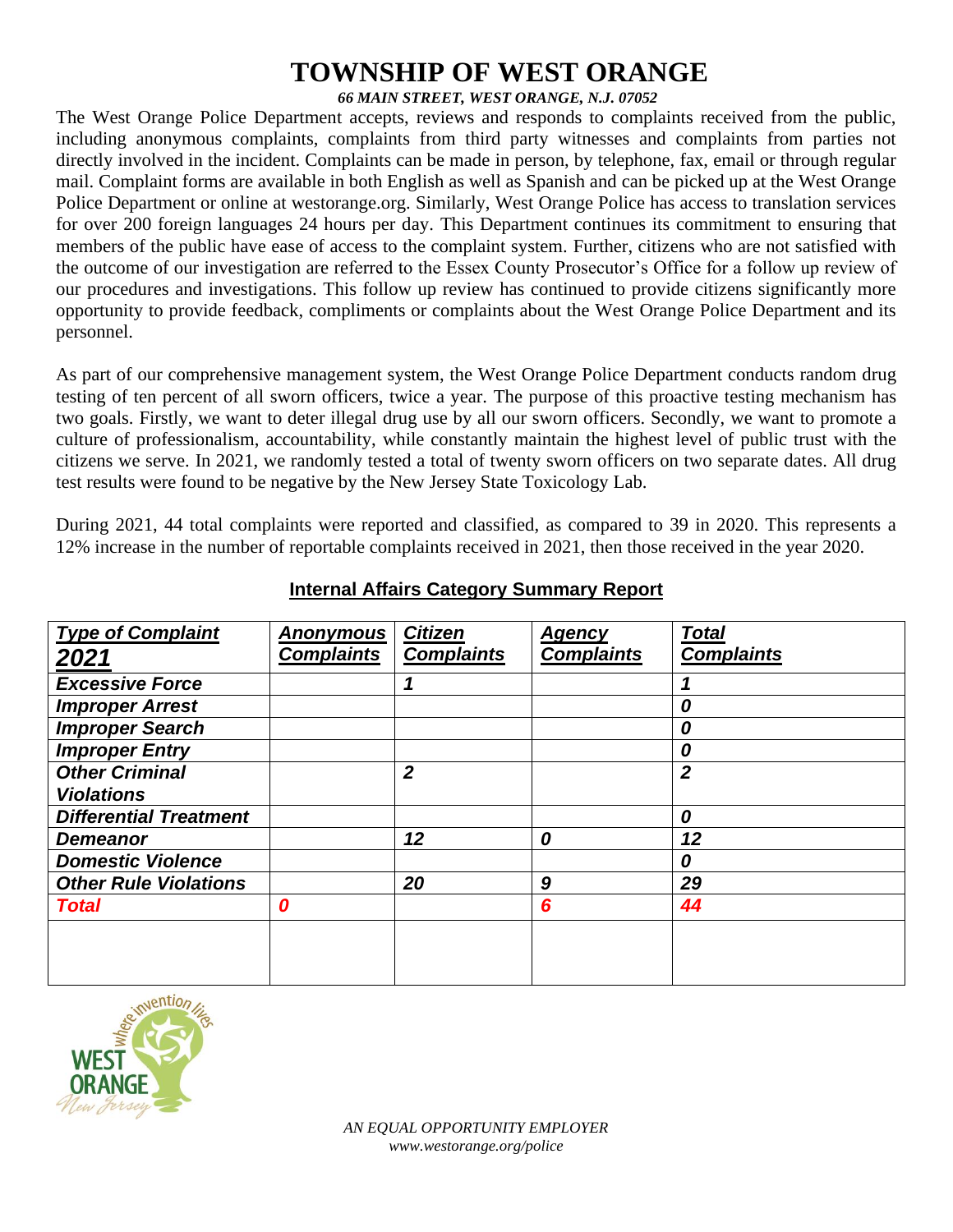*66 MAIN STREET, WEST ORANGE, N.J. 07052*

| <b>Type of Complaint</b>                   | <u>Anonymous</u>  | <b>Citizen</b>    | <u>Agency</u>     | <b>Total</b>      |
|--------------------------------------------|-------------------|-------------------|-------------------|-------------------|
| 2020                                       | <b>Complaints</b> | <b>Complaints</b> | <b>Complaints</b> | <b>Complaints</b> |
| <b>Excessive Force</b>                     |                   |                   |                   |                   |
| <b>Improper Arrest</b>                     |                   |                   |                   | 0                 |
| <b>Improper Search</b>                     |                   |                   |                   | 0                 |
| <b>Improper Entry</b>                      |                   |                   |                   | 0                 |
| <b>Other Criminal</b><br><b>Violations</b> |                   |                   |                   | 0                 |
| <b>Differential Treatment</b>              |                   |                   |                   | 0                 |
| <b>Demeanor</b>                            |                   | 9                 | 1                 | 10                |
| <b>Domestic Violence</b>                   |                   | 0                 |                   | 0                 |
| <b>Other Rule Violations</b>               |                   | 13                | 15                | 28                |
| <b>Total</b>                               | 0                 | 23                | 16                | 39                |

### *Agency Disposition by Category*

| 2021                             | <b>Sustained</b> | <b>Exonerated</b> | $Not$<br><b>Sustained</b> | <b>Unfounded</b> | <b>Administratively</b><br><b>Closed</b> | <b>Total</b> |
|----------------------------------|------------------|-------------------|---------------------------|------------------|------------------------------------------|--------------|
| <b>Excessive</b><br><b>Force</b> |                  |                   |                           |                  |                                          |              |
| <b>Improper</b><br><b>Arrest</b> |                  |                   |                           |                  |                                          | $\bf{0}$     |
| <b>Improper</b><br><b>Entry</b>  |                  |                   |                           |                  |                                          | 0            |
| <b>Improper</b><br><b>Search</b> |                  |                   |                           |                  |                                          | $\bf{0}$     |
| <b>Other</b><br><b>Criminal</b>  |                  |                   |                           |                  |                                          | $\mathbf{2}$ |

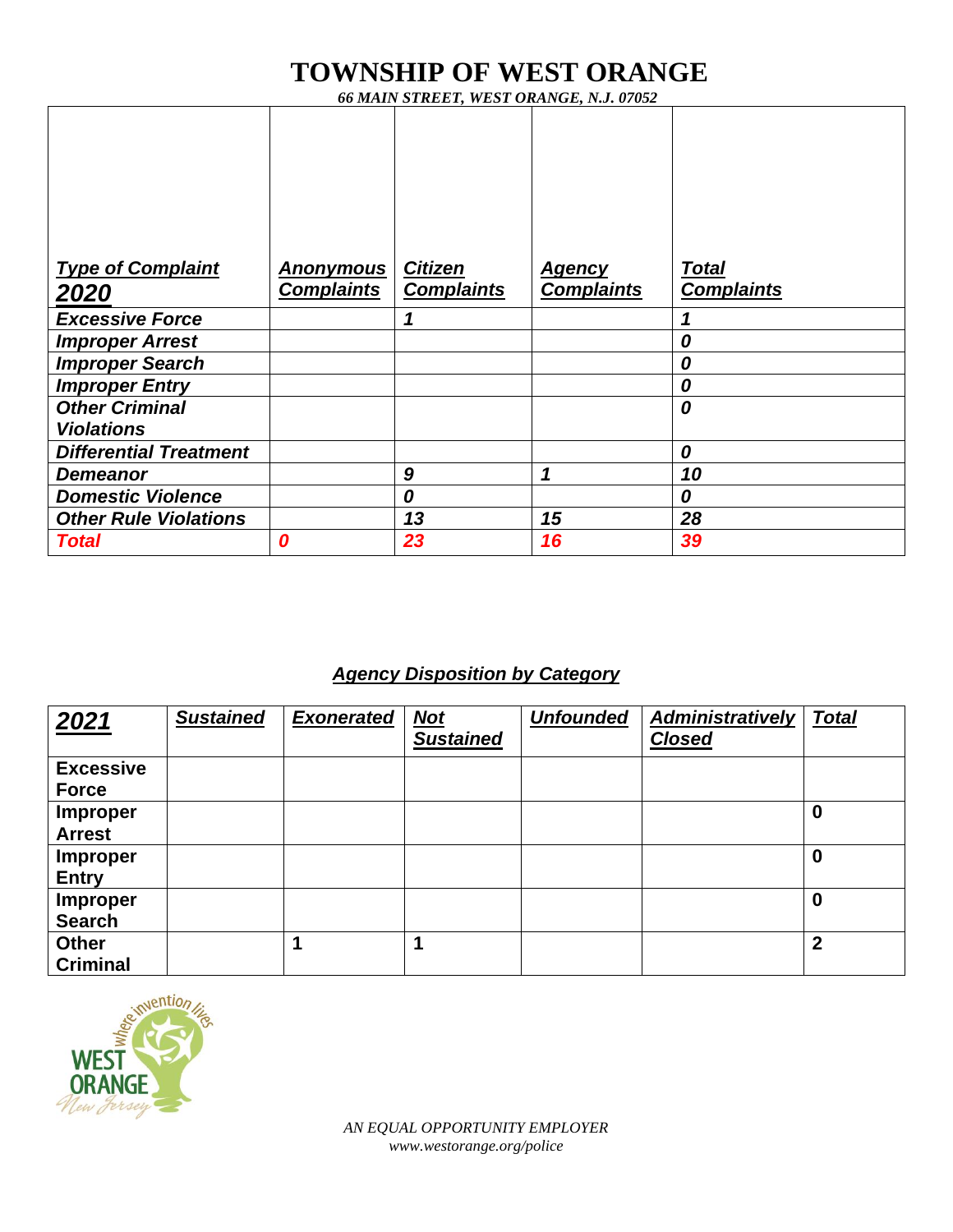*66 MAIN STREET, WEST ORANGE, N.J. 07052*

| <b>Violations</b>   |                  |                         |                         |                         |                         |              |
|---------------------|------------------|-------------------------|-------------------------|-------------------------|-------------------------|--------------|
| <b>Differential</b> |                  |                         |                         |                         |                         | $\mathbf 0$  |
| <b>Treatment</b>    |                  |                         |                         |                         |                         |              |
|                     | $\mathbf{1}$     | 5                       | $\mathbf 0$             | 1                       | $\overline{2}$          |              |
| <b>Demeanor</b>     |                  |                         |                         |                         |                         | 9            |
| <b>Domestic</b>     |                  |                         |                         |                         |                         | $\mathbf 0$  |
| <b>Violence</b>     |                  |                         |                         |                         |                         |              |
| <b>Other Rule</b>   | 10               | 11                      | $\mathbf 1$             | $\mathbf 1$             | $\overline{3}$          | 26           |
| <b>Violations</b>   |                  |                         |                         |                         |                         |              |
| <b>Total</b>        | 11               | 17                      | $\overline{2}$          | $\overline{\mathbf{2}}$ | $\overline{\mathbf{5}}$ | 37           |
|                     |                  |                         |                         |                         |                         |              |
|                     |                  |                         |                         |                         |                         |              |
| 2020                |                  |                         |                         |                         |                         |              |
|                     | <b>Sustained</b> | <b>Exonerated</b>       | <b>Not</b>              | <b>Unfounded</b>        | <b>Administratively</b> | <b>Total</b> |
|                     |                  |                         | <b>sustained</b>        |                         | <b>Closed</b>           |              |
| <b>Excessive</b>    |                  | $\overline{\mathbf{1}}$ |                         |                         |                         | $\mathbf 1$  |
| <b>Force</b>        |                  |                         |                         |                         |                         |              |
| Improper            |                  |                         |                         |                         |                         | $\mathbf 0$  |
| <b>Arrest</b>       |                  |                         |                         |                         |                         |              |
| Improper            |                  |                         |                         |                         |                         | $\mathbf 0$  |
| <b>Entry</b>        |                  |                         |                         |                         |                         |              |
| Improper            |                  |                         |                         |                         |                         | $\mathbf 0$  |
| <b>Search</b>       |                  |                         |                         |                         |                         |              |
| <b>Other</b>        |                  |                         |                         |                         |                         | $\mathbf 0$  |
| <b>Criminal</b>     |                  |                         |                         |                         |                         |              |
| <b>Violations</b>   |                  |                         |                         |                         |                         |              |
| <b>Differential</b> |                  |                         |                         |                         |                         | $\mathbf 0$  |
| <b>Treatment</b>    |                  |                         |                         |                         |                         |              |
| <b>Demeanor</b>     | $\overline{3}$   | $\overline{2}$          | $\overline{2}$          |                         | $\overline{3}$          | 10           |
|                     |                  |                         |                         |                         |                         |              |
| <b>Domestic</b>     |                  |                         |                         |                         |                         | $\mathbf 0$  |
| <b>Violence</b>     |                  |                         |                         |                         |                         |              |
| <b>Other Rule</b>   | $\overline{7}$   | 13                      | $\overline{2}$          | 1                       | 8                       | 31           |
| <b>Violations</b>   |                  |                         |                         |                         |                         |              |
| <b>Total</b>        | 10               | 16                      | $\overline{\mathbf{4}}$ | 1                       | 11                      | 42           |
|                     |                  |                         |                         |                         |                         |              |
|                     |                  |                         |                         |                         |                         |              |

All complaints are categorized based on the alleged conduct. Each allegation, upon review by the Chief of Police, is determined to have one of the following five dispositions:<br>  $\frac{e^{iN} \sinh(i\theta)}{2\pi i}$ 

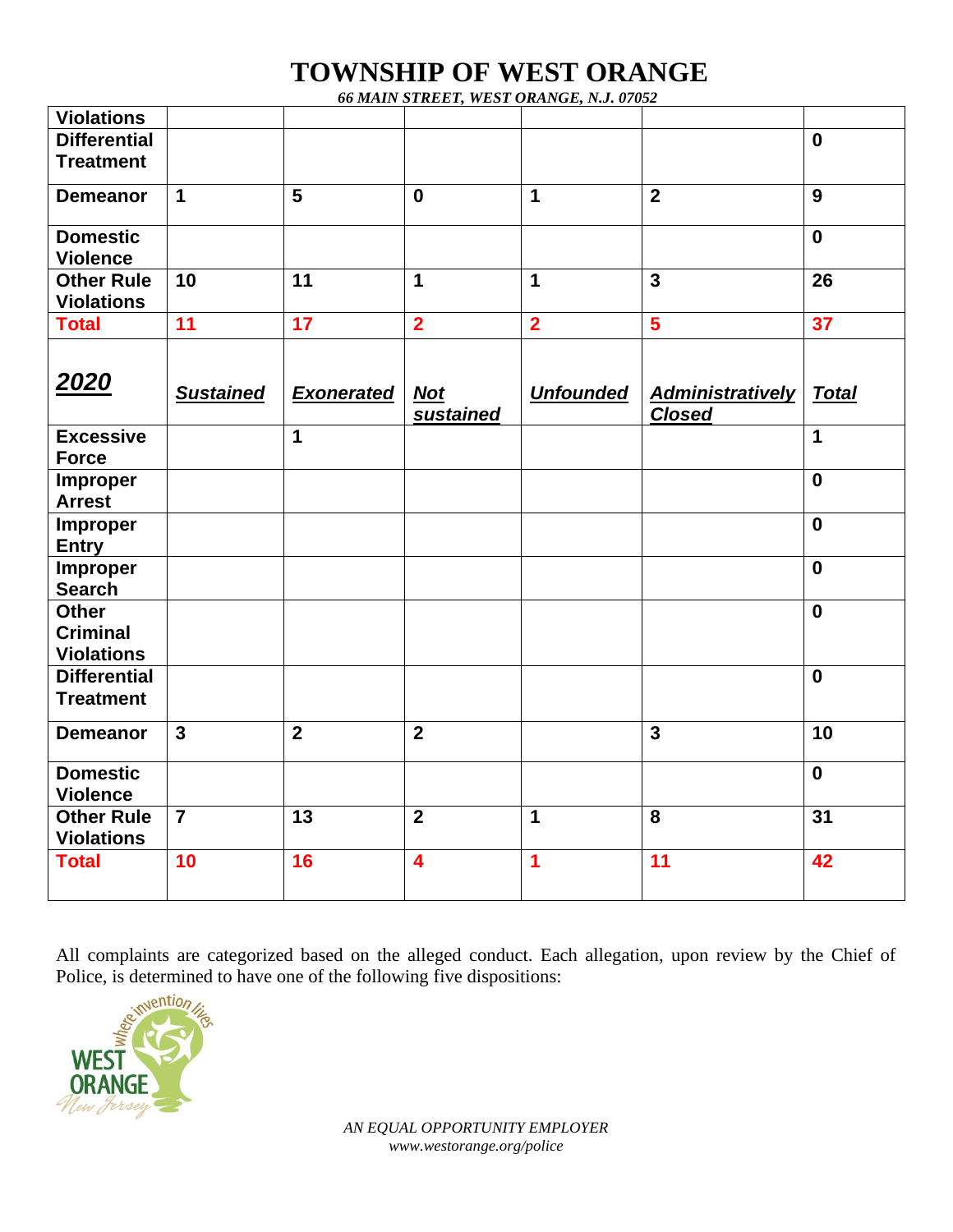*66 MAIN STREET, WEST ORANGE, N.J. 07052*

**Sustained:** The investigation disclosed sufficient evidence to prove the allegation, and the actions of the officer violated provisions of rule(s) and regulation(s) or agency procedure(s).

**Exonerated:** The alleged incident did occur, but the actions of the officer were justified, legal, and proper.

**Not Sustained**: Not Sustained. The investigation failed to disclose sufficient evidence to clearly prove or disprove the allegation**.**

**Unfounded:** The alleged incident did not occur.

**Administratively Closed**: Examples include situations when a complainant voluntarily requests that a complaint be withdrawn or does not cooperate in the investigation and their cooperation is necessary. (Note: Investigations may still proceed without complainant cooperation.).

*Note: The West Orange Police Department employs a system of progressive discipline. Discipline plays an important role in the overall performance and credibility of any police agency. Condemnations of unacceptable and inappropriate behaviors not only provide for a specific deterrence to the affected employee in the hopes of preventing future acts of misconduct but also serves as a general deterrent to the force at large. Moreover, and of arguably the utmost importance is that it protects the integrity of the organization, a necessary ingredient to earning the public's trust.* 

*It is not uncommon for cases involving similar allegations or circumstances to result in dissimilar penalties; as an officer's past history is taken under consideration and repetitive transgressions will typically result in augmented discipline up to and including termination. Furthermore, the most egregious violations may spawn termination notwithstanding an otherwise unremarkable disciplinary record.*